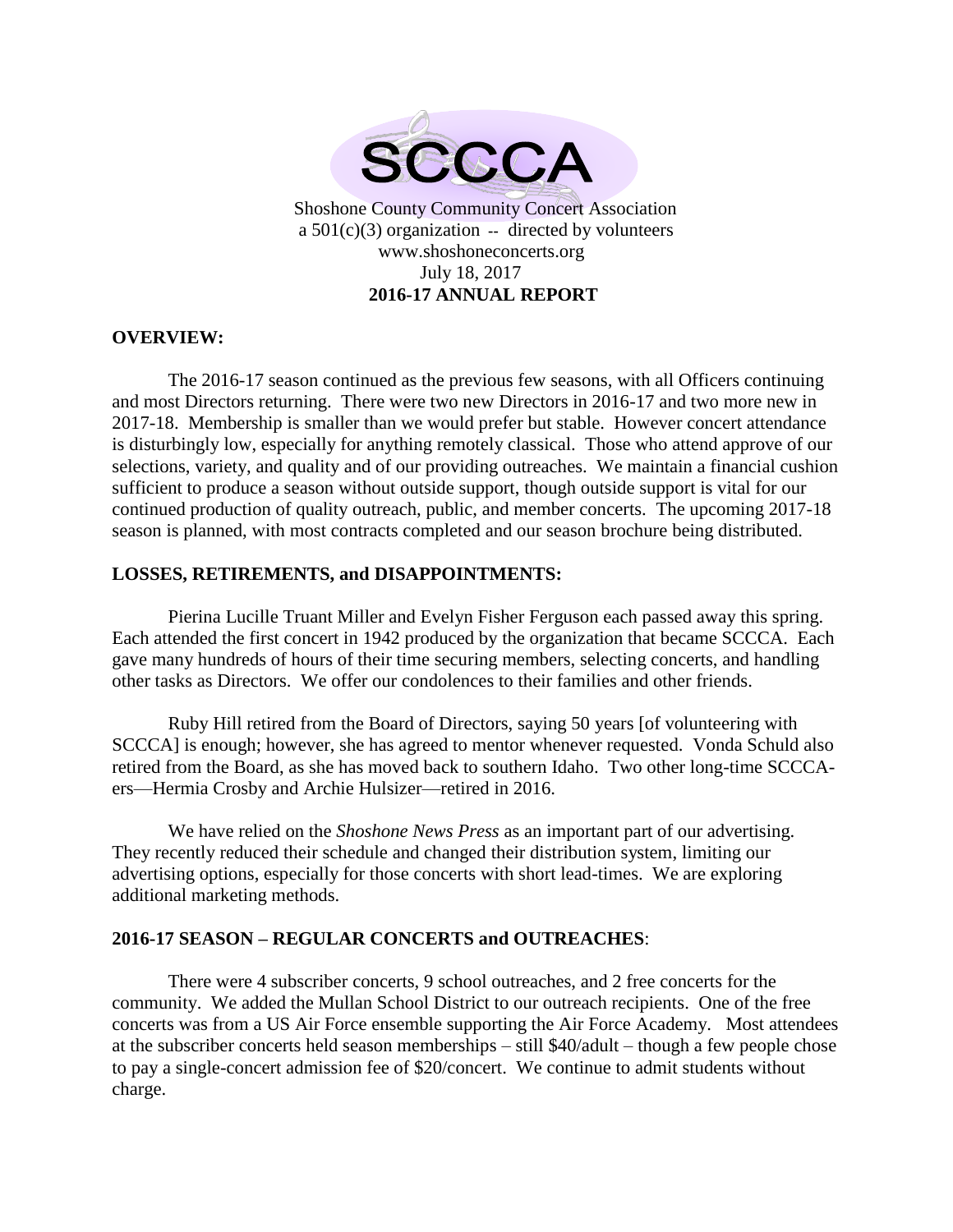The season began Sunday afternoon, October 16, 2016, with a return engagement of the *Richter Uzur Duo* performing at the United Church of Christ Congregational in Wallace, with a reception following, catered by the Corinthian Circle. On Monday morning Brad Richter (from Arizona) and Viktor Uzur (from Utah now, originally from Serbia) gave outreach concerts to the students of Silver Hills Elementary School and Wallace Jr-Sr High School, both at the WHS Commons; in the afternoon they performed for the students of Kellogg Middle School. There were 77 attending the Subscriber concert, 255 students and 30 staff from Silver Hills and 250 students and 23 staff from Wallace High School, and 250 students and 20 staff from Kellogg Middle School.

*The Portatos* is an eleven-member accordion ensemble from Spokane, mostly teenage-toyoung-adult students of internationally known Patricia Bartell. They performed for a subscriber audience of 95 at Kellogg Sr High School on Sunday, November 13, 2016. Selections included the expected polkas and a variety of genres, from classical to South American favorites.

A flurry of spring concerts began with the *Horse Crazy Cowgirls*, a trio from Washington's Methow Valley. While having won numerous awards, including "2015 Western Music Association Group of the Year" during their 18-year collaboration, our concerts were their last as a trio. They told cowboy stories, yodeled, and played and sang traditional cowboy songs. 104 attended the subscriber concert on Sunday, March 12, 2017, at Kellogg Sr High School. On Monday they gave an outreach concert for 250 students and 15 staff at Kellogg Middle School, then traveled to Mullan to perform for their entire student body of 100 students plus 20 staff.

The US Air Force Academy support team asked if we would sponsor a concert by the *Academy Winds* as part of their Idaho tour; we gladly accepted and held an afternoon outreach at Kellogg Middle School for 250 students and most staff. In the evening there was an open concert for the community at KMS, with an estimated 110 attending. They traveled with a large truck, carrying sound equipment and about 20 instruments. Their concerts were free to us, with the exception of about \$300 of expenses for publicity and programs. This kind of expense was larger than typical because they required the use of tickets, albeit complementary, which were available at 6 community businesses. The six musicians came from all parts of the US, with varied backgrounds in music and personal lives. The quality of the music was excellent and the messages they conveyed—in words and by personal and ensemble example—were encouraging and inspirational.

The *Academy Winds,* on April 10, 2017, was the first of three Monday evening concerts —all beginning at 7:00 pm—a departure from our usual Sunday matinees.

The second was a long-scheduled subscriber concert on April 18, 2017, by the Fitzgerald family of Ontario, Canada. The 6 members of *Everything Fitz* played string instruments, sang, drummed, joked a bit with one another and the audience; however they mostly did Ottawa-Valley step-dancing, a high-energy form of clogging. Even after the 2 school outreaches, they gave quite a show for 100 attendees. The morning outreach was for 250 Silver Hills Elementary School students and 40 staff; in the afternoon, they performed for 241 Wallace Jr-Sr High students and 20 staff. Each performance was age-oriented and included some material unique to that performance.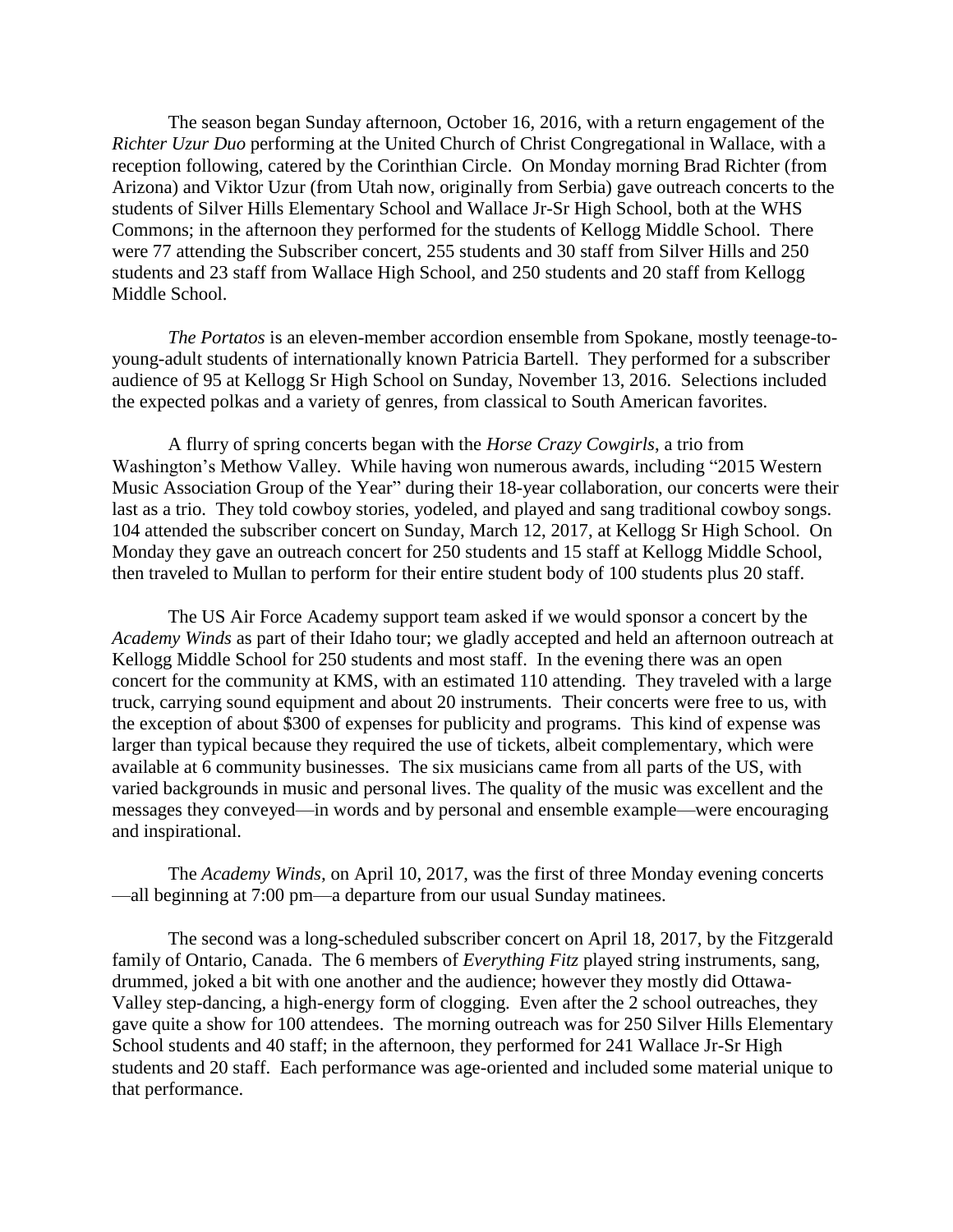Having school outreaches in advance of an evening concert did result in a few students bringing parents or others to the evening performance. While we intend to honor our attendees' requests to continue matinees, we will be looking for ways to precede some concerts with outreaches in hopes of reaching new attendees.

The April 25, 2017, Piatigorsky Foundation concert was at the Wallace Congregational Church as planned, though the performance was unexpected. Violinist Qing Li missed a flight. Pianist Paolo André Gualdi gave 43 attendees a wonderful solo program of Chopin compositions he had recently performed. Again, there was a reception by the Corinthian Circle. Mr. Gualdi then drove to Missoula to bring Ms. Li to Wallace. The following day, they gave the planned program to the 33 music students and 3 staff of Kellogg Sr High School and 12 attendees from the previous evening.

## **GRANTS and OTHER FINANCIAL DETAILS**:

Membership fees and local supporters' contributions cover about half our expenses each season. Artists' fees continue to increase. Live on Stage (LOS) has few low-cost offerings and we have not received much benefit in the past from their "value-added" services. LOS and other large agencies do bring artists into the region that would not otherwise be available to our community. To continue providing high quality live performances, we apply for support from local, regional and national foundations.

General support for the 2016-17 season was received from private foundations: Callahan-Zeller Foundation, Mr. and Mrs. Henry B. Kingsbury Foundation, Magnuson Family Foundation, Hecla Charitable Foundation, the Region's Greatest Need Fund in the Idaho Community Foundation, and the Community Strategies Fund in the Inland Northwest Community Foundation. Support was also received from government funds through WESTAF's TourWest and the Idaho Commission on the Arts (ICA); these grants are in support of specific concerts and must be matched by private funds. TourWest funds provided partial support of the *Richter Uzur Duo* and *Everything Fitz* events. ICA funds provided partial support of the *Portatos*.

#### **COLLABORATION:**

Block-booking strengthens grant applications and brings additional ensembles to our attention. It helps the artists with transportation times and costs, and can reduce the artists' fees that we pay. To promote block-booking, we share information with a network of regional arts associations, including the Mineral County Performing Arts Council, Sanders County Council for the Arts, and other western Montana groups. We also exchange information with the Clearwater Community Concert Association of Orofino, Idaho.

Locally we have ongoing successful collaborations with the churches that have provided venues for us (United Church of Christ Congregational in Wallace, and St. Rita's Catholic Church and the American Lutheran Church in Kellogg) and their volunteers who have assisted with access and publicity and sometimes provided refreshments. Whenever possible we coordinate with other community organizations, such as the Staff House Museum, Kellogg, and Sixth Street Theatre and NPRR Museum, both in Wallace. Local grocers and some other businesses served as suppliers for the (free) tickets required by *Academy Winds*. We have long